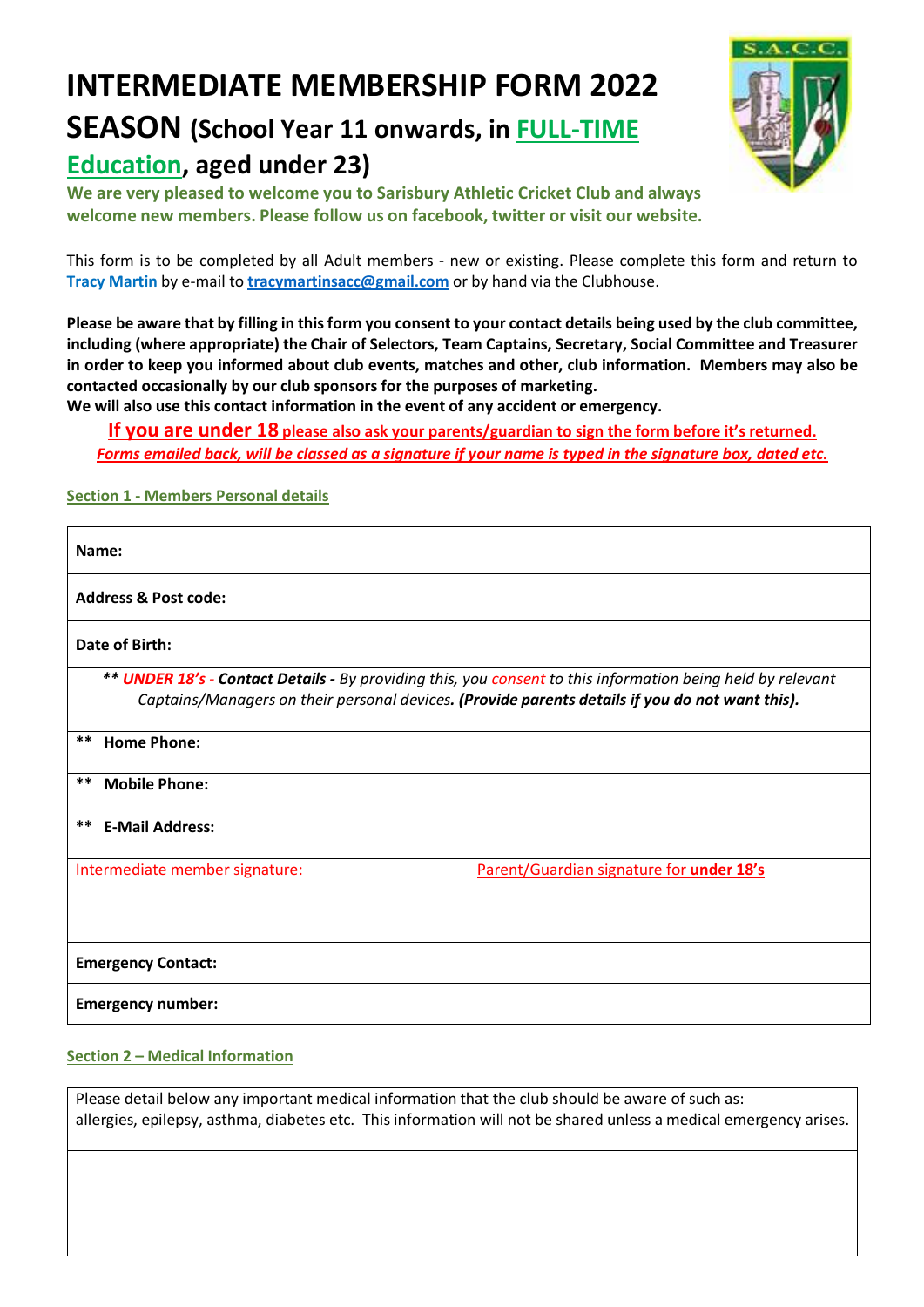#### **Section 3 – Disability**

The Disability Discrimination Act 1995 defines a disabled person as anyone with 'a physical or mental impairment, which has a substantial and long-term adverse effect on his or her ability to carry out normal day-to-day activities'.

| Do you consider yourself to have a disability?<br>If YES, what is the nature of your disability?<br>(PLEASE DELETE THOSE NOT RELEVANT BELOW) |                        | <b>YES</b>          | <b>NO</b>           |
|----------------------------------------------------------------------------------------------------------------------------------------------|------------------------|---------------------|---------------------|
| Visual impairment                                                                                                                            | Hearing impairment     | Physical disability | Learning disability |
| Multiple disability                                                                                                                          | Other (please specify) |                     |                     |

#### **Section 4 – Membership fees & payment method**

| The Intermediate Membership Fee for the 2022 Season is £55 with a free match shirt (£5 charge for long sleeve) |                                                                                              |                                                                                 |  |    |  |            |
|----------------------------------------------------------------------------------------------------------------|----------------------------------------------------------------------------------------------|---------------------------------------------------------------------------------|--|----|--|------------|
| when payment is received. All instalment payments must be received by 1 <sup>st</sup> July 2022.               |                                                                                              |                                                                                 |  |    |  |            |
| <b>Match Shirt Size and Sleeve - please</b><br>circle                                                          | S                                                                                            | M                                                                               |  | XL |  | <b>XXL</b> |
| <b>Extra £5 for long sleeve (to be paid)</b><br>Maybe a delay if wasn't pre-ordered                            |                                                                                              | <b>LONG SLEEVE</b><br><b>SHORT SLEEVE</b>                                       |  |    |  |            |
| The Intermediate Membership Fee for<br>the 2022 Season is:                                                     |                                                                                              | <b>£55</b> which I WILL pay via online banking to the<br>account details below. |  |    |  |            |
| <b>PLEASE TICK</b>                                                                                             | <b>£55</b> which I HAVE paid on Card Reader / Cash or<br>Cheque. (PLEASE SPECIFY HOW & DATE  |                                                                                 |  |    |  |            |
|                                                                                                                | <b>£55</b> which I WILL pay in 2 monthly Instalments<br>online banking for £27.50 each month |                                                                                 |  |    |  |            |
| Bank a/c name<br><b>Sarisbury Athletic Cricket Club (SACC)</b>                                                 |                                                                                              |                                                                                 |  |    |  |            |
| 20-30-89<br>Sort code                                                                                          |                                                                                              |                                                                                 |  |    |  |            |
| 20764043<br>A/C number                                                                                         |                                                                                              |                                                                                 |  |    |  |            |
| Reference<br><b>Players name</b>                                                                               |                                                                                              |                                                                                 |  |    |  |            |
| If for any reason you are unable to pay electronically please contact the membership secretary.                |                                                                                              |                                                                                 |  |    |  |            |

## **Section 5 – Agreement - Photography**

By signing this form, I agree to abide by the Code of Conduct and Rules laid down by the club and I acknowledge that the Code of Conduct and Policies has been made available to me on the SACC website/Apps. I understand and accept that if my behaviour is detrimental in any way to Sarisbury Athletic Cricket Club then appropriate disciplinary action will be taken and that if my membership is terminated under these circumstances no refund of monies paid will be made.

**Permission to take photographs? Under 18's!**

I and parent CONSENT to being photographed / filmed in team pictures or during matches and practice sessions *Please DELETE any words you DO NOT AGREE with.* Please read "SACC photographic policy" on the club website.

| <b>Members Signature:</b>           | Date:                      |       |
|-------------------------------------|----------------------------|-------|
| Parent/Guardian Name (If under 18): | Parent/Guardian Signature: | Date: |